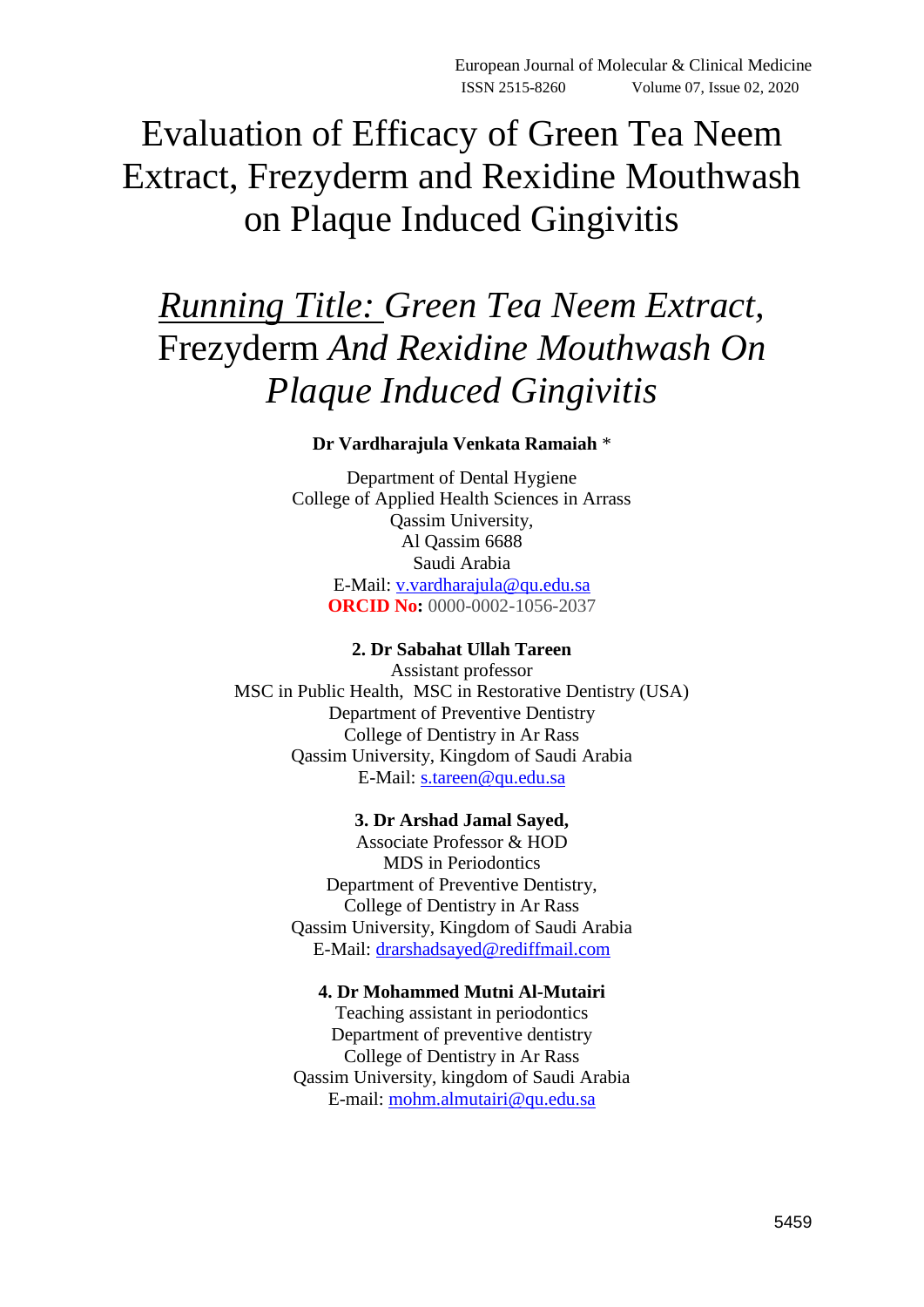# **5. Ziyad Ahmad Alsuwaydani**

5<sup>Th</sup> year Dentistry Student College of Dentistry in Ar Rass Qassim University, Kingdom of Saudi Arabia E-Mail: ziyad.alsuwaydani@qudent.org **ORCID No:** 0000-0002-8167-6189

#### *Article type: Original research*

**Evaluation of efficacy of green tea neem extract,** Frezyderm **and rexidine mouthwash on plaque induced gingivitis**

*Running title: green tea neem extract,* Frezyderm *and rexidine mouthwash on plaque induced gingivitis*

# **Abstract**

*Background:* Herbal mouthwashes carry a wide array of advantages such as antimicrobial properties, antioxidant properties and more. They are affordable and have minimal or no side effects. They are more efficient than commercially available mouthwashes in the market.

*Objectives:* The aim of this study was to compare and to analyze the antimicrobial efficacy of green tea mouthwash, neem mouthwash, homeopathic (Frezyderm) mouthwash, rexidine mouthwash on dental plaque.

*Materials and Methods:* This is a double-blinded, random controlled research study conducted in the Department of Periodontics. A total of 200 patients were selected randomly, comprising of four groups (Group-I:green tea, group-II-:neem sticks, Group-III: homeopathic (Frezyderm) mouthwash and group-IV: rexidine mouthwash) with gingival index score II. Saliva samples were collected on at baseline and on day 10 and 20 and microbial colony count was done. The data obtained was statistically analyzed using SPSS version 26 with ANOVA test.

*Results:* Microbial colonies were reduced better in Group IV on the day 10, whereas on day 20, greater reduction was observed in Group II with the difference was statistically significant.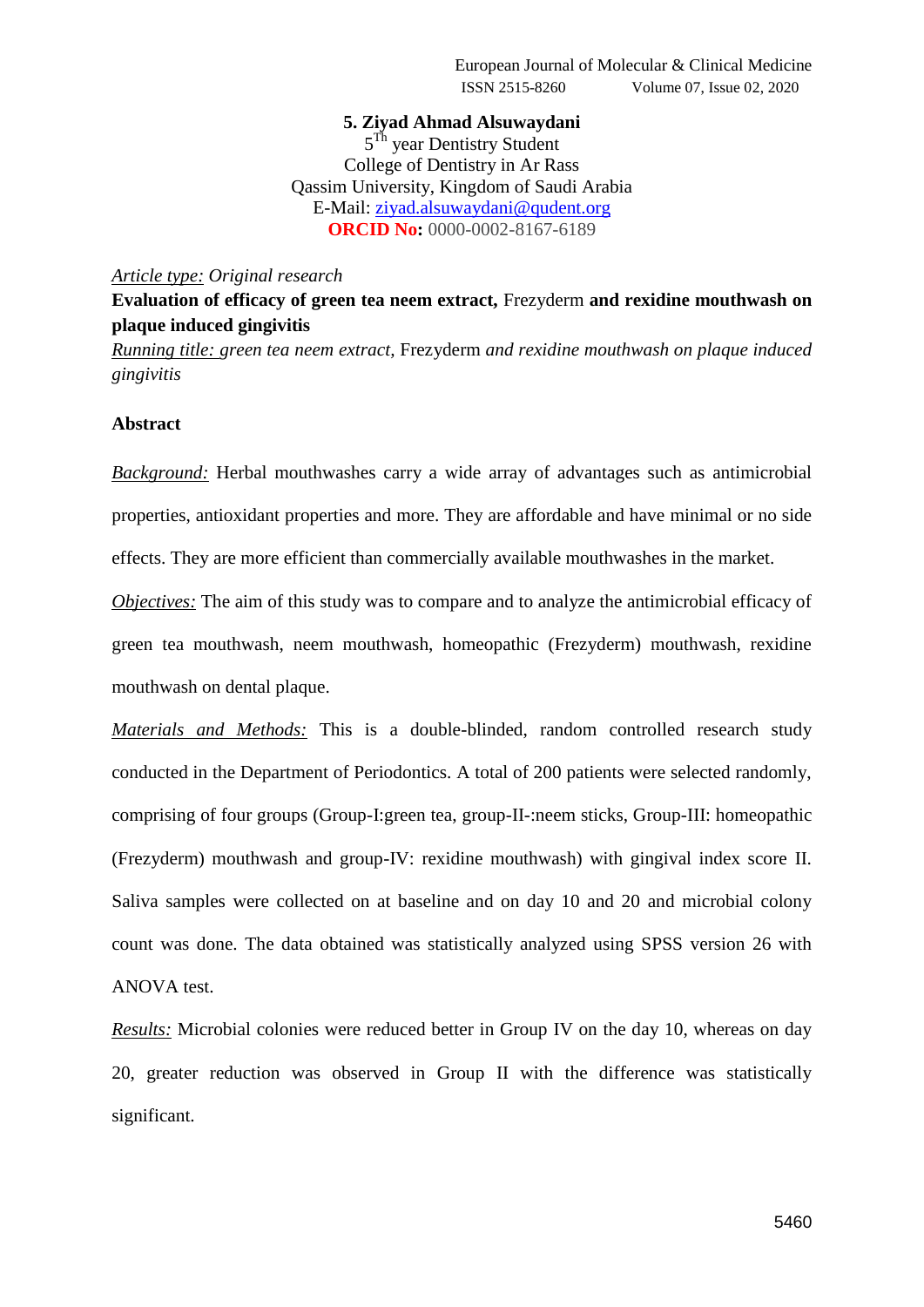*Conclusion:* Neem mouthwash formulation had better effects as compared to other three mouthwashes and it could overcome the disadvantages of other mouthwashes as well.

#### **Keywords**

Green tea, Neem, Rexidine, Mouthwash, Saliva

#### **Introduction**

Plaque is known to be the primary causative factor of gingivitis, dental caries and halitosis-causing microorganisms.  $<sup>1</sup>$  There are other means by which plaque can be controlled</sup> include chemical therapeutic agents such as chewing gums, sprays, mouthwashes and varnishes.<sup>2</sup> From all these means, mouthwashes are the simplest and easiest mode of oral hygiene.  $3$  A caries prevention program primarily should be aimed at reducing the cariogenic bacteria. A mouth rinse is a chemotherapeutic means, which is used as an efficient home remedy to improve oral hygiene and to reduce dental caries by targeting the cariogenic bacteria. A variation of synthetic antimicrobial mouthwashes is existing to reduce dental caries. It was observed to reduce plaque formation, inhibit gingival inflammation and prevent dental caries. Chlorhexidine, the most commonly used mouth rinse, shown effective reduction of the oral *S. mutans* levels. However, chlorhexidine as a mouth rinse has reported to be inconsistencies, produces staining of teeth, changes in taste perception and inability to ablate *S. mutans* in the oral cavity. Hence alternative herbal mouth rinses have been studied. The usage of antimicrobial herbal products in dentistry has been well documented in prevention of plaque. <sup>4</sup>

Few mouthwashes are so strong that they can burn the oral tissues and cause ulcers. Clinical studies on herbal and homeopathic mouth washes are very scares hence the present study was conducted to compare four mouthwashes to analyze whether herbal and homeopathic mouthwashes are better than chemical ones by reducing microbial colony count.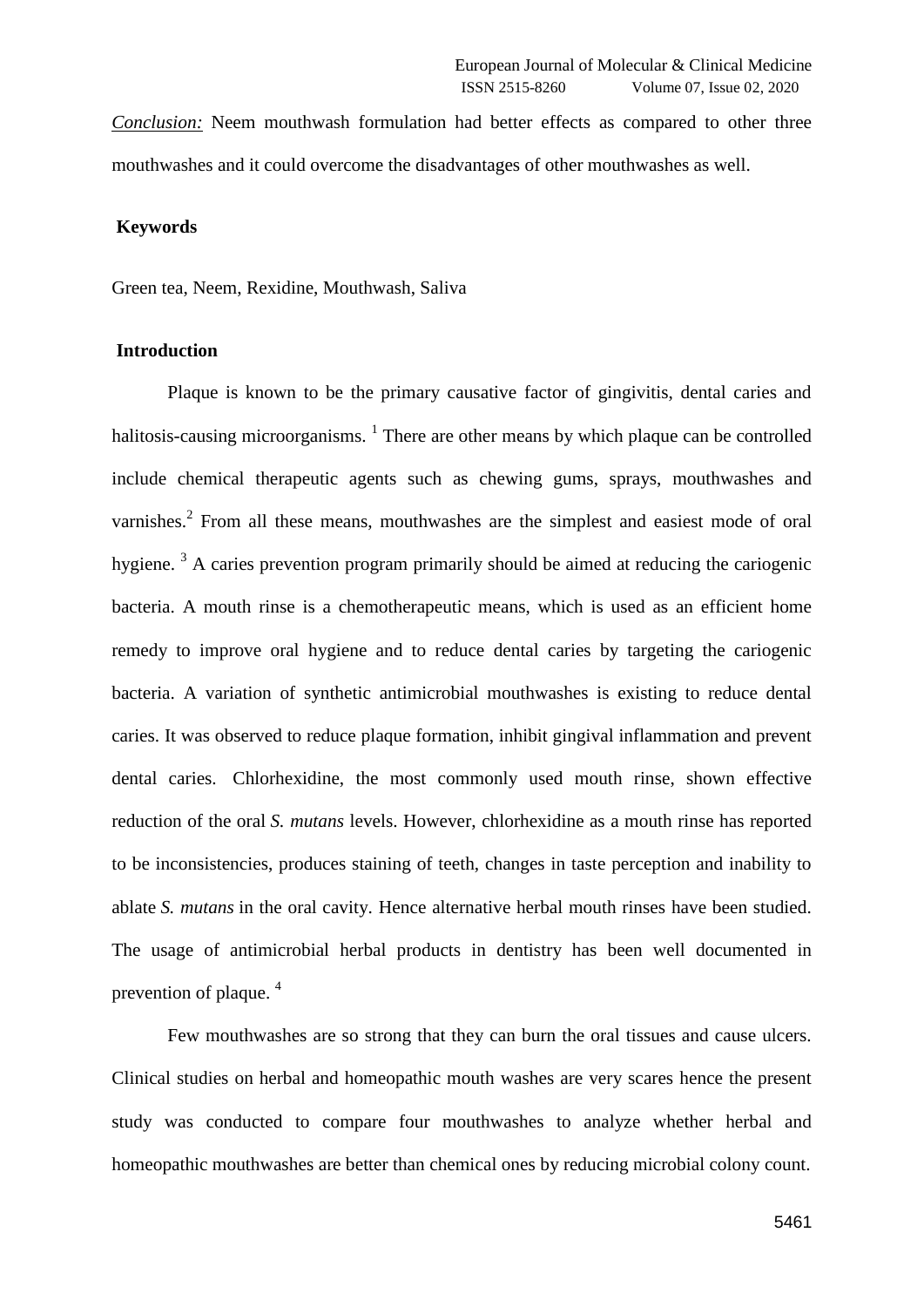#### **Materials and Methods**

This study is a randomized, controlled, double-blinded study conducted in department of preventive dentistry. Ethical clearance was obtained from the Institutional ethical committee. Informed consent was taken from each patient included in the study.

The inclusion criteria for the study included patients diagnosed with plaque induced gingivitis or periodontitis. The exclusion criteria were patients diagnosed with non-plaque induced gingivitis or periodontitis, patients who were taking antibiotics or have been already using mouthwash for the past 3 months, patients with any systemic diseases, or having a habit of smoking or using smokeless tobacco.

The sample size was calculated with the assumption at a confidence interval of 4 and confidence level of 95% and standard deviation of 0.5 with a sample size of 200 would be sufficient. Hence, for each group 50 patients were taken. Sample size  $= 200$  (Confidence level 95%; Confidence interval 4; Population 300)

200 participants aged 18-22 years were equally divided into 4 mouth wash groups; Group-I:green tea, group-II-:neem sticks, Group-III: homeopathic mouthwash and group-IV: rexidine mouthwash. For evaluation of mouth wash effect, the plaque scoring criteria was taken based on the criteria given by Loe and Silness in 1963.<sup>5</sup>

Preparation of green tea mouthwash: 50 ml of water was warmed till temperature 80 degree celsius with the addition of two tulsi leaves followed by dipping of a single green tea bag. The tea bag used was of commercially available organic tulsi. The water was cooled down and used for mouthwash. The tulsi acted as a preservative.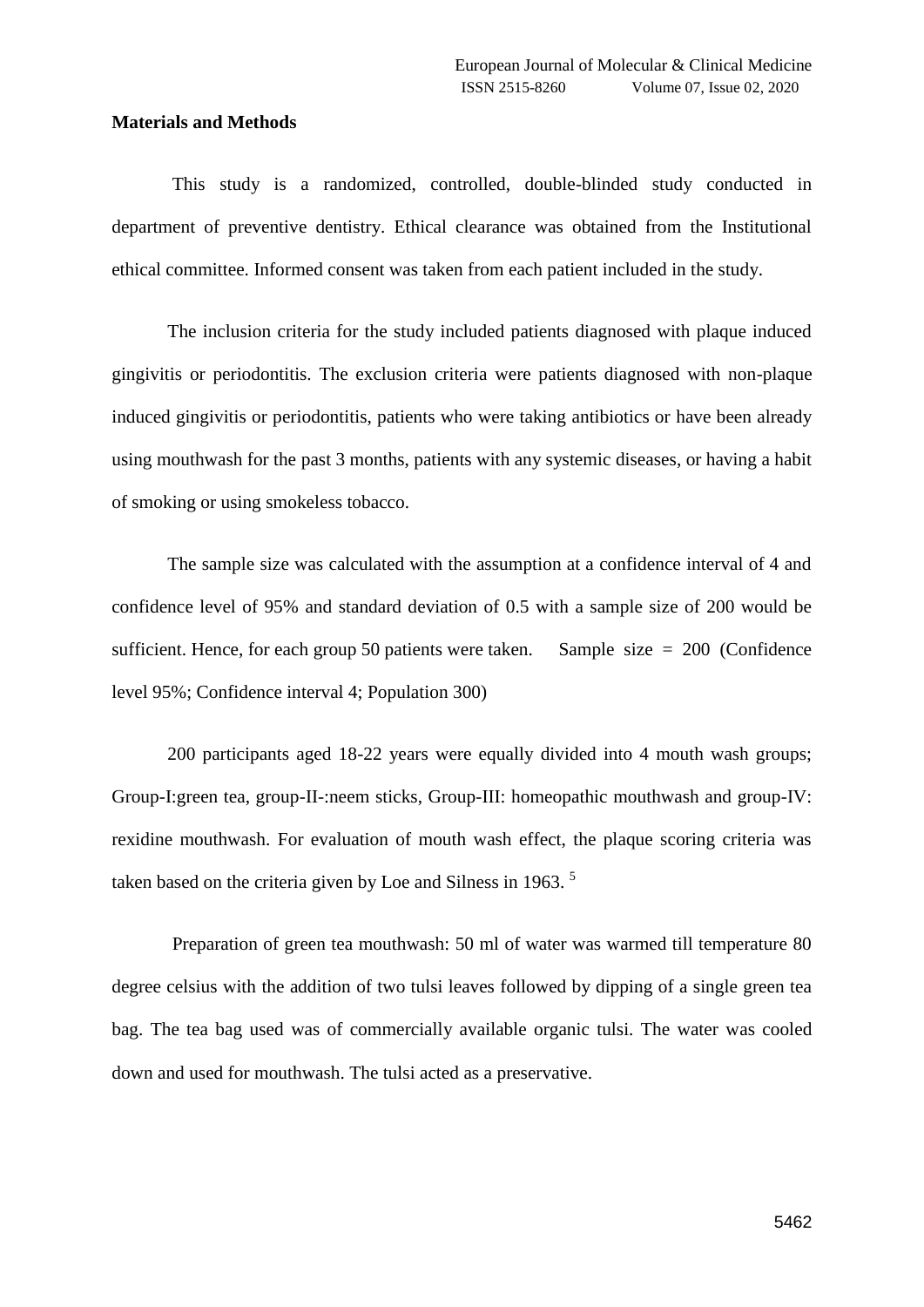Preparation of neem mouthwash: Neem leaves were boiled in 50 ml water with the addition of turmeric and triphala. The solution was filtered through double-layered muslin cloth. The remnant solution was used as a mouthwash.

All of the patients were advised to use their mouthwash daily twice for 30 seconds for 20 days along with their normal toothbrush and paste activity.

The samples of saliva were collected on day zero, followed by day 10 and 20. The dilution and spread method was used to assess the salivary microbes where 1:1000 dilution of saliva samples was made and further streaked on blood agar containing gel plates which were then incubated at 35 degree celsius for 48 hours.

An automated microbial colony counter was used to assess the growth of microorganisms by counting the microbial colonies. These counts were done for day zero, 10 and 20.

Statistical analyses were performed using SPSS Version 26.0. ANOVA was applied to compare the means among the four groups. To assess the changes from the day of start to day 10 to day 20, turkey's post hoc test was applied. The statistical significance level was set at p<0.05.

# **Results**

Comparison among the four groups showed that from day zero to day 10 and day 20, the baseline microbial colony count was reduced. At baseline group-I had microbial count of 141 and on day  $20<sup>th</sup>$  it reduced to 52 cfu, similarly in graoup-II, III, IV it was 121, 164, 191 at baseline and 58.27, 63.23, 78.71 on day  $20<sup>th</sup>$ , respectively (Table-1, graph-1). It indicates the reduction of microbial count from baseline to  $10<sup>th</sup>$  day to  $20<sup>th</sup>$  day in all groups. It was found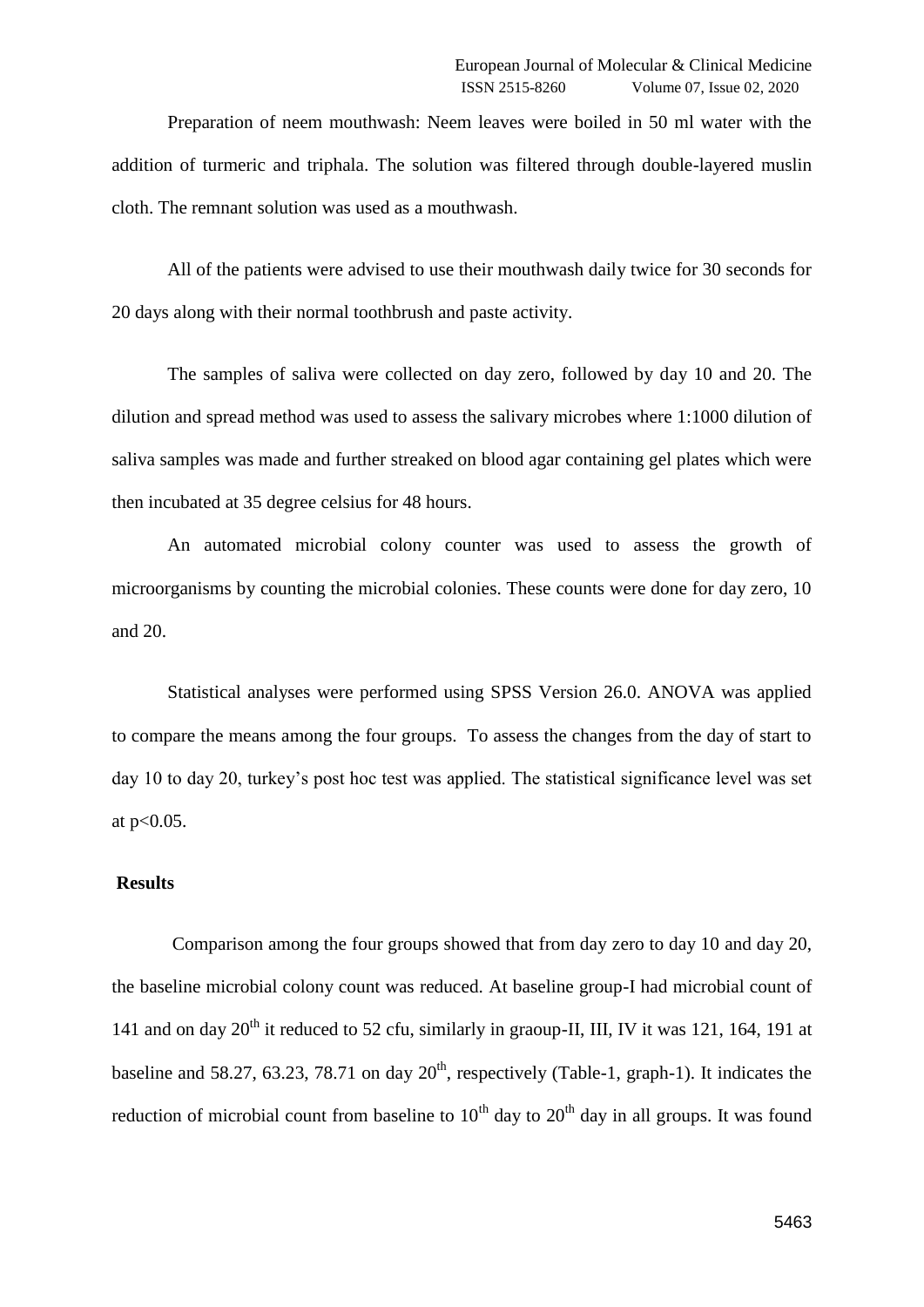to be (P>0.05). Table-II indicates that statistical difference between groups I vs III, I vs IV and IIIvs IV.

# **Discussion**

The present study evaluates effect of different mouth rinse on microbial reduction. We found that Chlorhedine is effective in reduction of microorganisms fallowed by green tea and Frezyderm mouthwash and it was least in neem mouth was.

A study conducted by Baratakke *et al*, Pradeep *et al* found no significant difference on comparing triphala combination mouthwash to CHX in reducing plaque and gingival scores. There was a reduction in plaque, gingival, and oral hygiene index-simplified values.<sup>6,7</sup>

A study conducted by Sushma *et al* stated that on comparing triphala churna and chlorhexidine gluconate, triphala churna was found to be more efficient in reducing the count of Candida albicans in patients wearing dentures.<sup>8</sup> Mahajan *et al* reported that as compared to chlorhexidine, tulsi and neem have less antimicrobial properties. The advantage of adding tulsi is that it is active against candida species and can be added in herbal mouthwash while chlorhexidine acts against normal oral microflora as well which in the long term further increases the chances of candidiasis. <sup>9</sup>

A study conducted by Mallikarjun et al stated that on using ethanolic extracts of tulsi on periodontal pathogens as compared to doxycycline, tulsi showed an inhibition zone on the agar gel specifically against Aggregatibacter actinomycetemcomitans but the inhibition was less against Porphyromonas gingivalis and Prevotella intermedia. They summarized that tulsi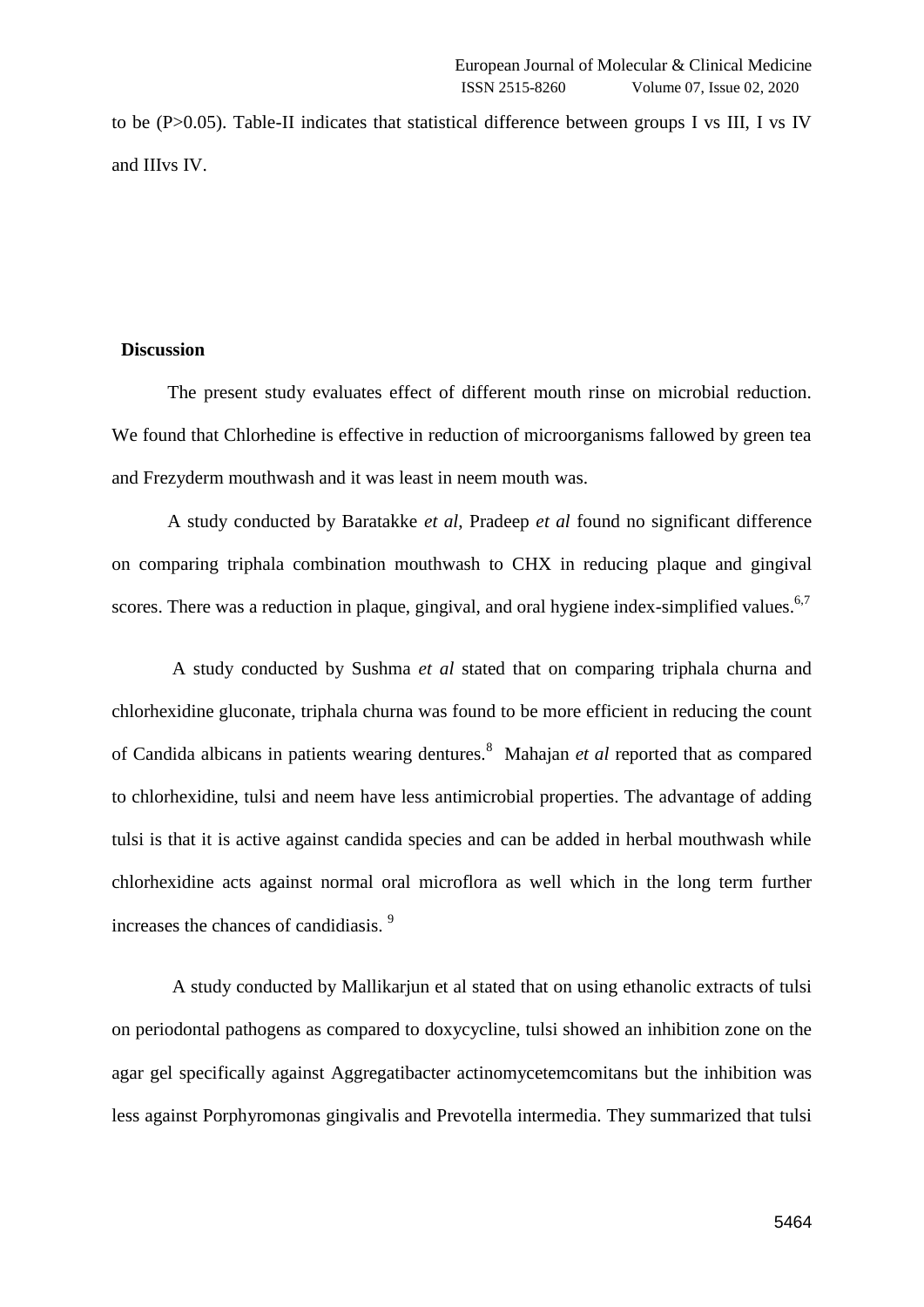could be used as an effective adjunct in the management of periodontal diseases along with standard care.<sup>10</sup>

Anand et al reported 3% neem as an effective antimicrobial solution as it reduced the streptococcal mutans on the bristles of the toothbrush.  $^{11}$  Datta et al used neem extract as an endodontic irrigating agent and reported that 0.94% and 1.88% of the neem extract was effective against Enterococcus faecalis and candida albicans when compared to 2% chlorhexidine and  $3\%$  sodium hypochlorite.  $^{12}$ 

From various studies, it can be concluded that triphala has very beneficial properties such as antioxidant, antimutagenic, antineoplastic, antibacterial, anti-dental caries, chemo and radioprotective ones.  $^{13}$  It is said that the phenolic and non-phenolic components i.e. the tannic acid, chebulic acid, and flavonoids present in the triphala provides antibacterial action and has a therapeutic potential particularly against streptococci and candida albicans.<sup>10</sup>

Neem is said to contain azadarachitin which is the chief active component and is an effective antimicrobial agent. Other major component in neem include trimethylamine, nimbidin, nimbin, nimbolide, lectin, chlorides and fluorides while minor components include sulfur, silica, tannins, Vitamin C, flavonoids, saponins and sterols. These components are said to provide antiseptic and anti-inflammatory effect.  $14$  Neem contains polyphenolic tannins which have the ability to bind to the bacterial surface proteins effectively which causes bacterial aggregation and loss of glycosyltransferase activity.  $^{11}$  The polyphenols in the neem help to adhere it to oral mucosa and acts as a synergistic antioxidant in periodontal diseases. 15

Tulsi has antimicrobial activity which is due to the presence of essential oils in it which includes eugenol, caryophyllene, germacrene-A, caryophyllene oxide and clemene. These essential oils are active against a wide variety of organisms which include staphylococci, streptococci, salmonella, and shigella. The phenolic nature of the essential oils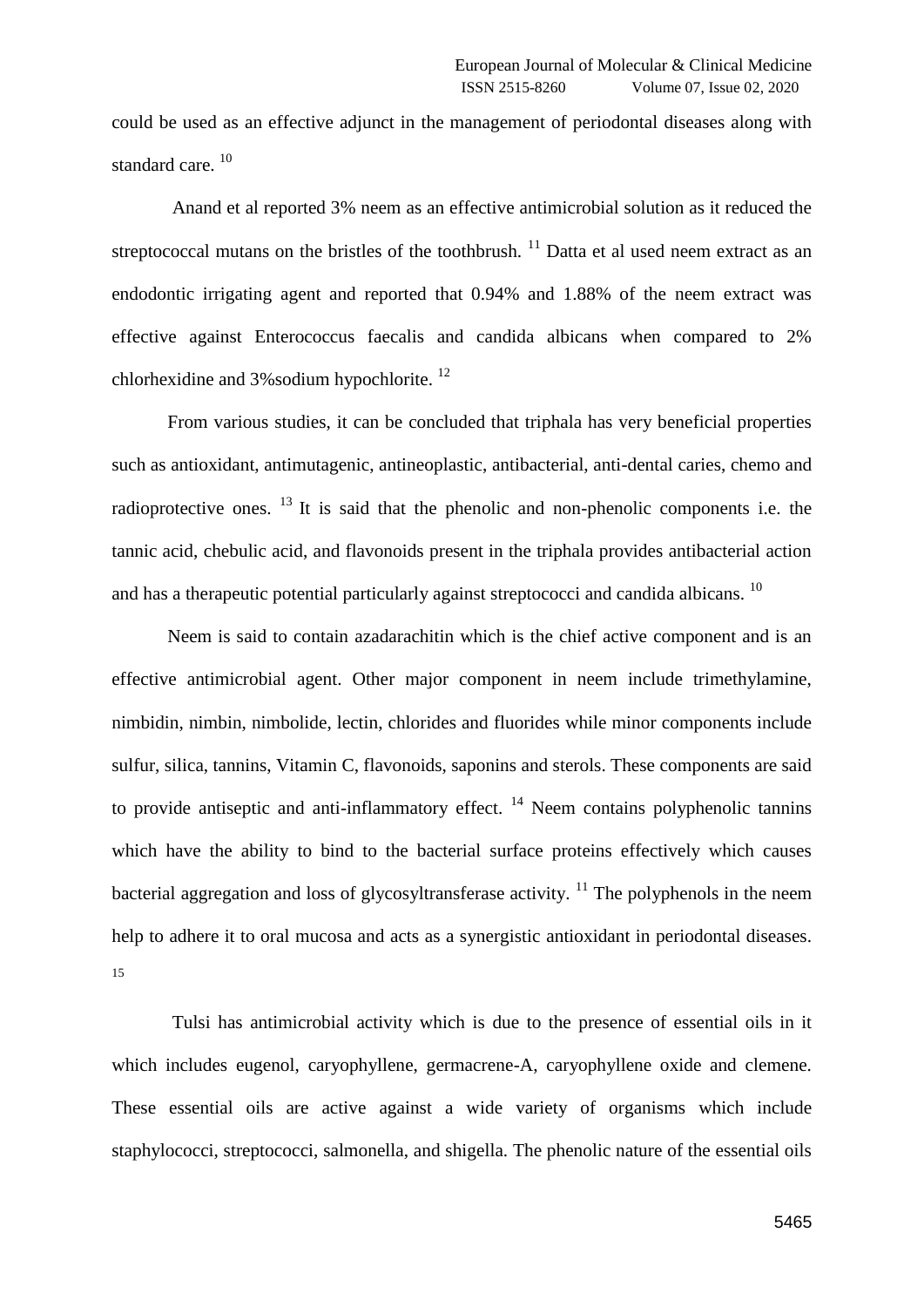presents in the tulsi exert destabilizing effect on membranes in the microbial strains and stimulate leakage of cellular potassium which kills the bacteria.<sup>16</sup>

Turmeric has anti-inflammatory, antioxidant, antimicrobial, antiseptic and immunostimulant properties. The anti-inflammatory action of turmeric is said to be due to its selective inhibitory action of prostaglandin E2 synthesis and thromboxane and arachidonic acid metabolism inflammatory mediators which can induce change in the structure of the bacterial cells.<sup>17</sup>

Parwani et al reported that 0.2% CHX mouthwash performance was better than herbal mouthwash. <sup>18</sup> Chatterjee et al found out that the effectiveness of herbal oral rinse and chlorhexidine was equal in reducing the periodontal index.  $^{19}$ 

It could be said that herebal extracts have wide variety of benefits in reducing the pathogenic microorganisms of the oral cavity. Also, there are no side effects for the herbal formulations, so they are safe to use and are affordable as well and give better results than the commercially formulated mouthwashes.

However, further research is required to analyses the efficacy of herbal formulations over commercially available mouthwashes over a greater span of duration. These results are helpful in identifying the beneficial effect of herbal mouth rinse in prevention of plaque and gingivitis in practice of primary care.

# **Conclusion**

From the present study, it was concluded that herbal mouth washes are effective in reduction plaque and oral bacterial count and gingivitis. Which can be advised alternative to chlorhexidine.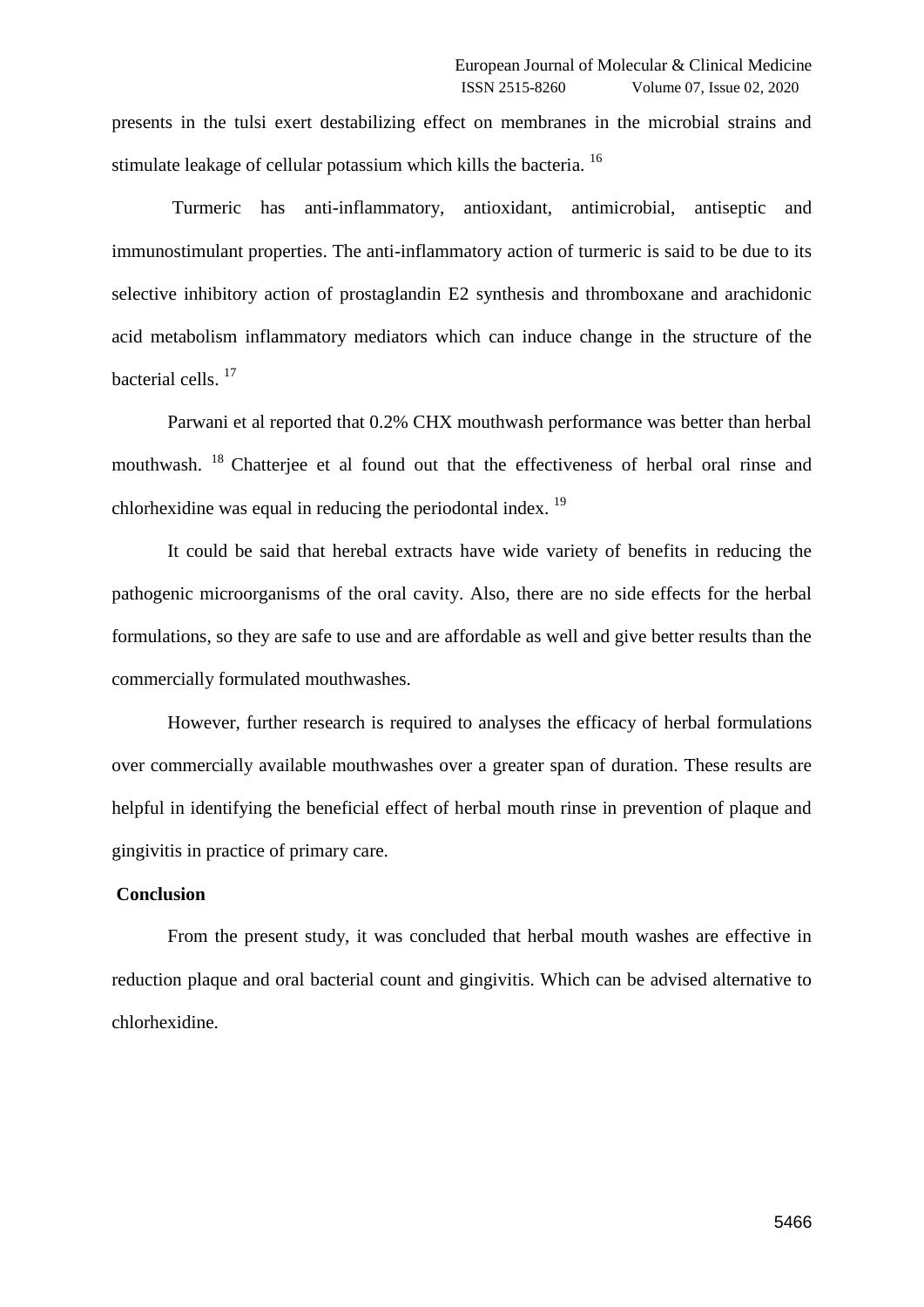# **Reference**

- 1. Perry DA. Plaque control for the periodontal patients. In: Newmann MG, Takei HH, Klolleovoid PR, Carranza FA, editors. Carranza's Clinical Periodontology. 10<sup>th</sup> ed. St. Louis, Missouri: Saunders; 2006. p. 728.
- 2. Addy M. The use of antiseptics in periodontal therapy. In: Lindhe J, Karring T, Lang NP, editors. Clinical Periodontology and Implant Dentistry. 4<sup>th</sup> ed. New Delhi: Jaypee Brothers Medical Publications (P) Ltd.; 2003. p. 464.
- 3. Vinod K S, Sunil K S, Sethi P, Bandla RC, Singh S, Patel D. A novel herbal formulation versus chlorhexidine mouthwash in efficacy against oral microflora. J Int Soc Prevent Communit Dent 2018;8:184-90. doi: [10.4103/jispcd.JISPCD\\_59\\_18](https://dx.doi.org/10.4103%2Fjispcd.JISPCD_59_18)
- 4. Velumurugan A, Madhubala MM, Bhavani S, Satheesh Kumar KS, Satyanarayana SS, Gurucharan N. An *in-vitro* comparative evaluation of two herbal extracts *Emblica*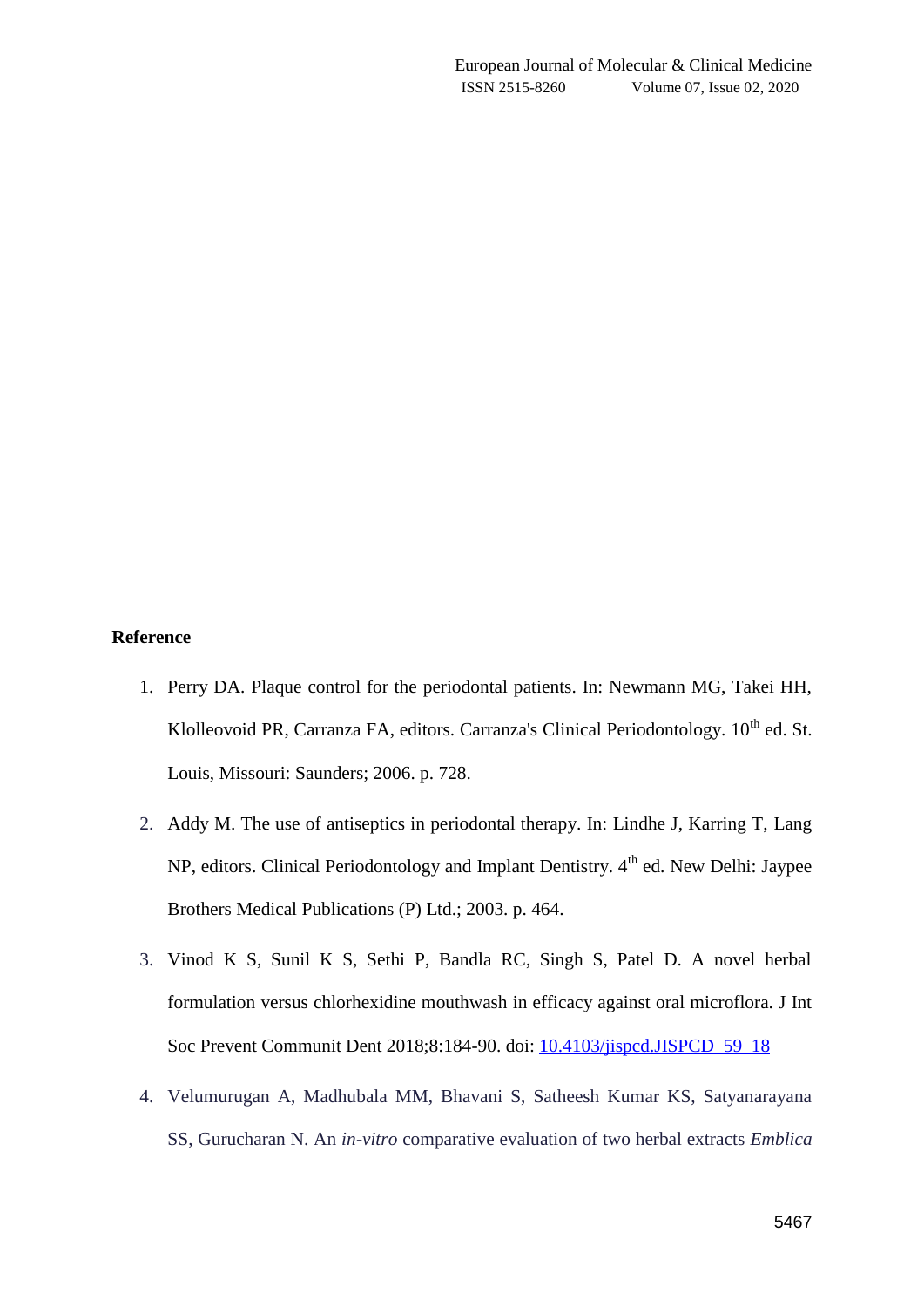*officinalis* and *Terminalia chebula* with chlorhexidine as an anticancer agent: A preliminary study. J Conserv Dent 2013;16:546-9. doi: [10.4103/0972-0707.120958](https://dx.doi.org/10.4103%2F0972-0707.120958)

- 5. Kulkarni P, Singh DK, Jalaluddin M, Mandal A. Comparative evaluation of antiplaque efficacy between essential oils with alcohol-based and chlorhexidine with nonalcohol-based mouthrinses. J Int Soc Prev Community Dent 2017;7:S36-41 doi: 10.4103/jispcd.JISPCD\_131\_17
- 6. Baratakke SU, Raju R, Kadanakuppe PS, Savanur NR, Gubbihal R, Kousalya PS. Efficacy of triphala extract and chorhexidine mouth rinse against plaque accumulation and gingival inflammation among female undergraduates: A randomized controlled trial. Indian J Dent Res 2017;28:49-54.
- 7. Pradeep AR, Suke DK, Martande SS, Singh SP, Nagpal K, Naik SB, *et al.* Triphala, a new herbal mouthwash for the treatment of gingivitis: A randomized controlled clinical trial. J Periodontol 2016;87:1352-9. **doi**: 10.1902/jop.2016.130406
- 8. Sushma R, Sathe TT, Farias A, Sanyal PK, Kiran S. Nature cures:" an alternative herbal formulation as a denture cleanser. Ann Afr Med 2017;16:6-12. doi: [10.4103/aam.aam\\_43\\_16](https://dx.doi.org/10.4103%2Faam.aam_43_16)
- 9. Mahajan R, Khina PK, Gill AS, Kaur J, Saravan SP, Shewale A, *et al*. Comparison of efficacy of 0.2% chlorhexidine gluconate and herbal mouthrinses on dental plaque: An *in vitro* comparative study. Eur J Med Plan 2016;13:1-11. https://doi.org/10.9734/EJMP/2016/23318.
- 10. Mallikarjun S, Rao A, Rajesh G, Shenoy R, Pai M. Antimicrobial efficacy of tulsi leaf (*Ocimum sanctum*) extract on periodontal pathogens: An *in vitro* study. J Indian Soc Periodontol 2016;20:145-50. doi: [10.4103/0972-124X.175177](https://dx.doi.org/10.4103%2F0972-124X.175177)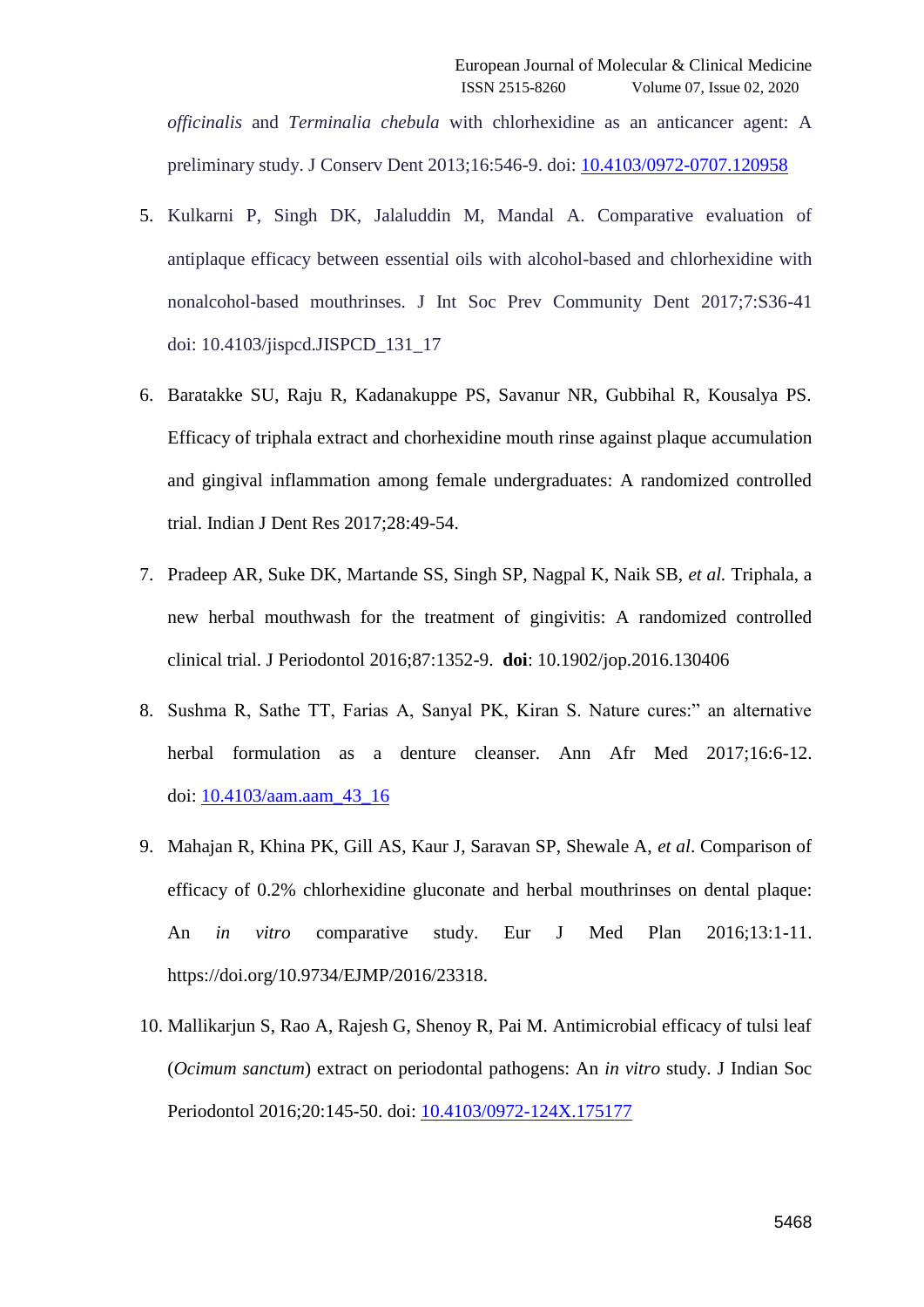- 11. Anand PJ, Athira S, Chandramohan S, Ranjith K, Raj VV, Manjula VD, *et al.* Comparison of efficacy of herbal disinfectants with chlorhexidine mouthwash on decontamination of toothbrushes: An experimental trial. J Int Soc Prev Community Dent 2016;6:22-7. doi: 10.4103/2231-0762.175406.
- 12. Datta PS, Chand GP, Sashidhar RK, Sunil KC, Melpati H, Swamy RR. Evaluation of antimicrobial efficacy of neem and *Aloe vera* leaf exctracts in comparison with 3% sodium hypochlorite and 2% chlorhexidine against *E. faecalis* and *C. albicans*. J NTR Univ Health Sci 2016;5:104-10. **DOI:** 10.4103/2277-8632.185436
- 13. Peterson CT, Denniston K, Chopra D. Therapeutic uses of triphala in ayurvedic medicine. J Altern Complement Med 2017;23:607-14. doi: [10.1089/acm.2017.0083](https://dx.doi.org/10.1089%2Facm.2017.0083)
- 14. Sharma P, Tomar L, Bachwani M, Bansal V. Review on Neem (*Azadirachta indica*): Thousand problems one solution. Int Res J Pharm 2011;2:97-102.
- 15. Heyman L, Houri-Haddad Y, Heyman SN, Ginsburg I, Gleitman Y, Feuerstein O, *et al.* Combined antioxidant effects of neem extract, bacteria, red blood cells and lysozyme: Possible relation to periodontal disease. BMC Complement Altern Med 2017;17:399. doi: 10.1186/s12906-017-1900-3.
- 16. Eswar P, Devaraj CG, Agarwal P. Anti-microbial activity of tulsi {*Ocimum sanctum* (Linn.)} extract on a periodontal pathogen in human dental plaque: An *in vitro* study. J Clin Diagn Res 2016;10:ZC53-6. DOI: [10.7860/JCDR/2016/16214.7468](https://doi.org/10.7860/jcdr/2016/16214.7468)
- 17. Suhag A, Dixit J, Dhan P. Role of curcumin as subgingival irrigant: A pilot study. PERIO 2007;4:115-21.
- 18. Parwani SR, Parwani RN, Chitnis PJ, Dadlani HP, Sai Prasad SV. Comparative evaluationof anti-plaque efficacy of herbal and 0.2% chlorhexidine gluconate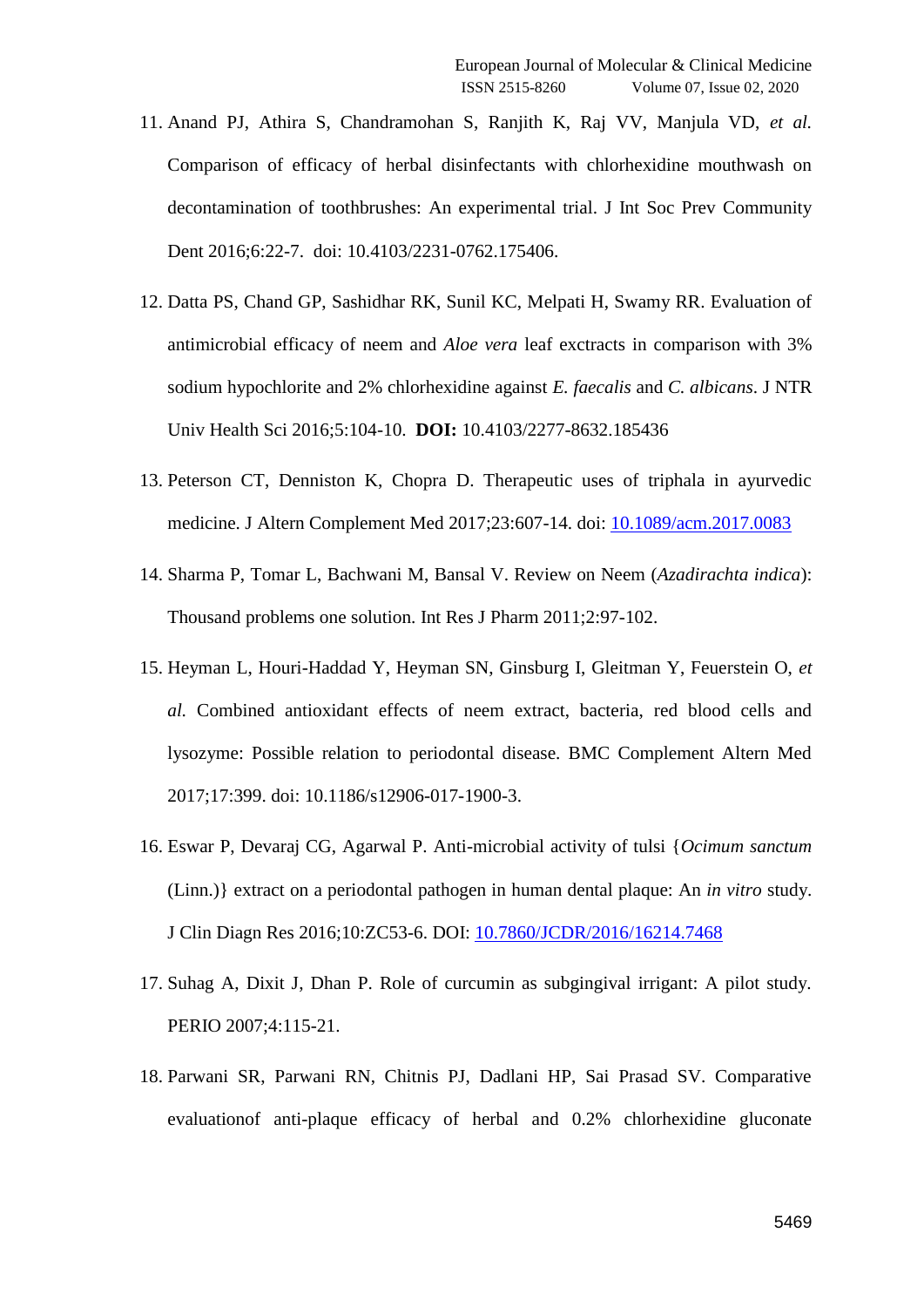mouthwash – A 4 day plaque re-growth study. J Indian Soc Periodontol 2013;17:72-7. doi: 10.4103/0972-124X.107478.

19. Chatterjee A, Saluja M, Singh N, Kandwal A. To evaluate the antigingivitis and antipalque effect of an *Azadirachta indica* (neem) mouthrinse on plaque induced gingivitis: A double-blind, randomized, controlled trial. J Indian Soc Periodontol 2011;15:398-401. doi: [10.4103/0972-124X.92578](https://dx.doi.org/10.4103%2F0972-124X.92578)

# **Legends for illustrations Tables**

| Day of microbial<br>colony count | Group I - Green<br>tea mouthwash | Group II - Neem<br>mouthwash | Group III -<br>Frezyderm<br>mouthwash | Group IV -<br>Rexidine<br>mouthwash |
|----------------------------------|----------------------------------|------------------------------|---------------------------------------|-------------------------------------|
| Day $0$                          | 141.24                           | 121.11                       | 164.21                                | 191.23                              |
| Day $10$                         | 112.23                           | 98.6                         | 142.08                                | 174.92                              |
| Day 20                           | 52.34                            | 58.27                        | 63.23                                 | 78.71                               |

Table 1: different mouth wash effect on microbial colony count

P>0.05

Graps;1: comparison of mouth rinses